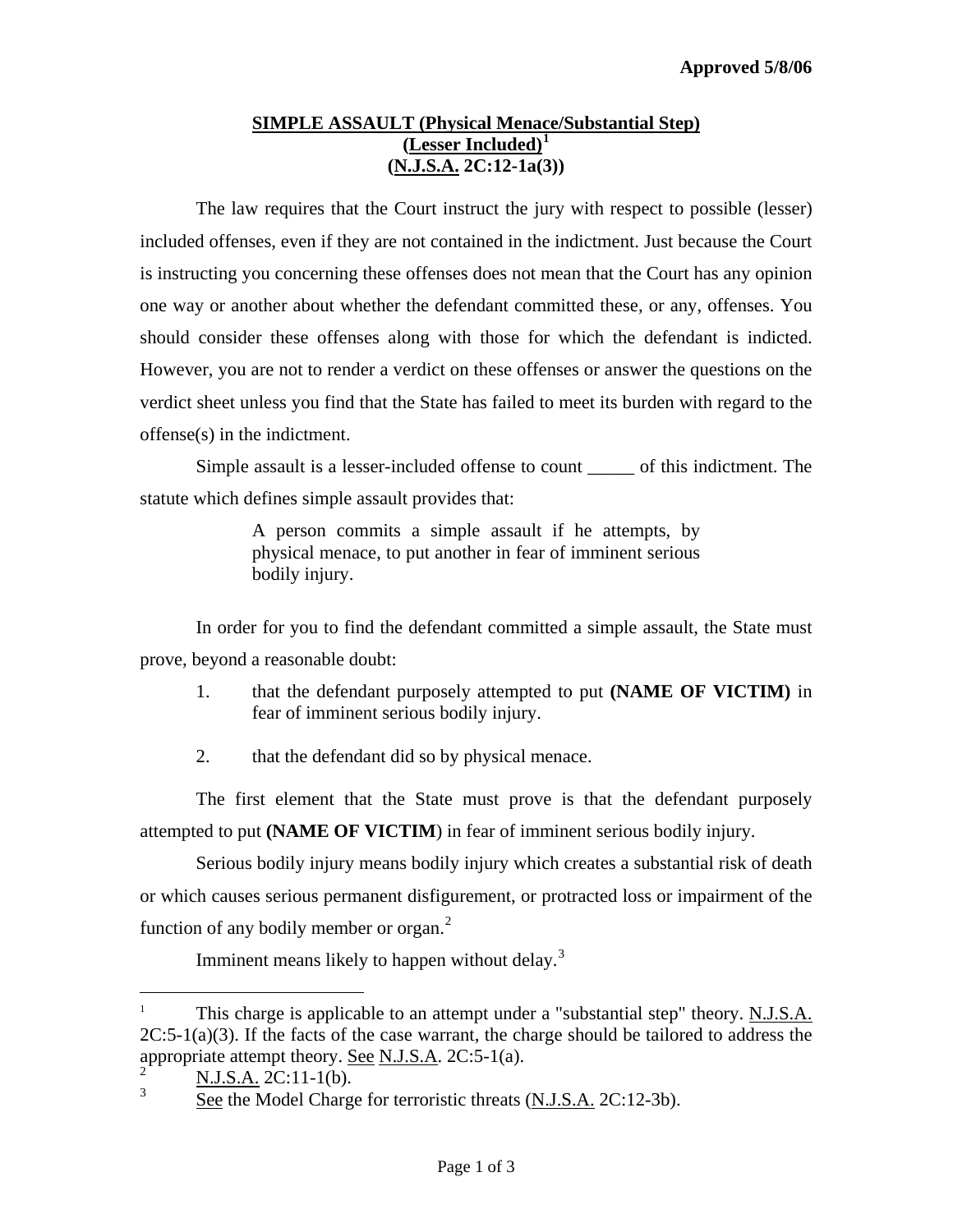## **SIMPLE ASSAULT (PHYSICAL MENACE/ SUBSTANTIAL STEP) (LESSER INCLUDED) N.J.S.A. 2C:12-1a(3)**

 In order to find that the defendant attempted to put another in fear of imminent serious bodily injury, you must find that he/she did so purposely.

 A defendant acts purposely with respect to the nature of his/her conduct or a result thereof if it is his/her conscious object to engage in conduct of that nature or to cause such a result. A person acts purposely with respect to attendant circumstances if he/she is aware of the existence of such circumstances or he/she believes or hopes that they exist.

Purpose is a condition of the mind which cannot be seen and can only be determined by inferences from conduct, words or acts. It is not necessary for the State to produce a witness or witnesses who could testify that the defendant stated, for example, that his/her purpose was to put the victim in fear of imminent bodily injury. It is within your power to find that proof of purpose has been furnished beyond a reasonable doubt by inferences which may arise from the nature of the acts and the surrounding circumstances.

 An attempt occurs, in the context of this charge, if the defendant purposely does or omits to do anything which, under the circumstances as a reasonable person would believe them to be, is an act or omission constituting a substantial step in the course of conduct planned to culminate in his/her putting the victim in imminent fear of serious bodily injury.

To find the that the defendant committed a simple assault by attempting to put **(NAME OF VICTIM)** in imminent fear of serious bodily injury by physical menace, the State must prove beyond a reasonable doubt that the defendant had the purpose to put the victim in imminent fear of serious bodily injury. The State must also prove beyond a reasonable doubt that the defendant purposely did or omitted to do anything, which, under the circumstances as a reasonable person would believe them to be, is an act or omission that is a substantial step in the course of conduct planned to culminate in his/her putting the victim in fear of imminent serious bodily injury. However, the step taken must strongly show the defendant's criminal purpose. That is, the step taken must be